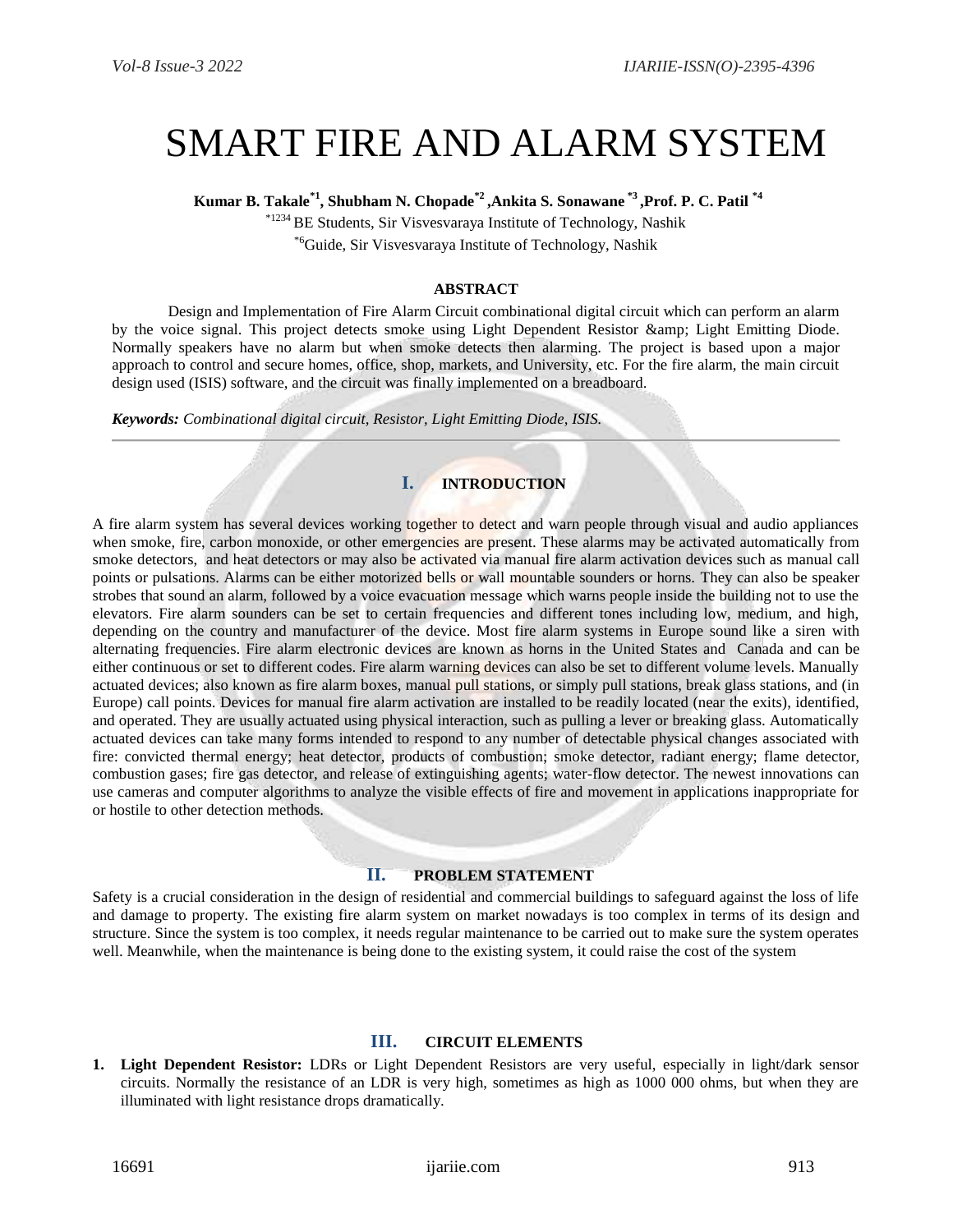## **2. Light Emitting Diode:**

Light-emitting diodes, commonly called LEDs, are real unsung heroes in the electronics world. They do dozens of different jobs and are found on all kinds of devices. Among other things, they form numbers on [digital clocks,](http://www.howstuffworks.com/digital-clock.htm) transmit information from [remote controls, l](http://electronics.howstuffworks.com/inside-rc.htm)ight up watches and tell you when your appliances are turned on. Collected together, they can form images on a [jumbo television screen o](http://electronics.howstuffworks.com/jumbo-tv2.htm)r [illuminate a traffic light.](http://www.howstuffworks.com/question178.htm)

# **3. LM78XX (KA78XX, MC78XX) FIXED VOLTAGE REGULATOR (POSITIVE)**

**3. 3-Terminal 1A Positive Voltage Regulator:** The LM78XX series of three-terminal positive regulators are available in the TO-220/D-PAK package and with several fixed output voltages, making them useful in a wide range of applications. Each type employs internal current limiting, thermal shut-down, and safe area protection, making it essentially indestructible. If adequate heat sinking is provided, they can Deliver over 1A output current. Although designed primarily as fixed voltage regulators, these devices can be used with external components to obtain adjustable voltages and currents.

**4. [Transistor BC547:](http://www.engineersgarage.com/electronic-components/transistor-bc547-datasheet)** BC547 is an NPN bipolar junction transistor. A transistor stands for transfer of resistance and is commonly used to amplify current. A small current at its base controls a larger current at collector & emitter terminals. BC547 is mainly used for amplification and switching purposes. It has a maximum current gain of 800. Its equivalent transistors are BC548 and BC549.

The transistor terminals require a fixed DC voltage to operate in the desired region of its characteristic curves. This is known as bias. For amplification applications, the transistor is biased such that it is partly on for all input conditions.

The input signal at the base is amplified and taken at the emitter. BC547 is used in a common emitter configuration for amplifiers. The voltage divider is the commonly used biasing mode. For switching applications, the transistor is biased so that it remains fully on if there is a signal at its base. In the absence of a base signal, it gets completely off.

**5. Transistor C1815Y:** Enhanced performance, new generation, high-voltage, high-speed switching NPN transistor with an integrated damper diode in a plastic full-pack envelope intended for use in horizontal deflection circuits of color television receivers. Features exceptional tolerance to base drive and collector current load variations resulting in a very low worst-case dissipation.

# **IV. WORKING**

The answer to that question is two answers because there are two quite different kinds of smoke detectors. One is a kind of [electronic e](http://www.explainthatstuff.com/electronics.html)ye; the other's a sort of electronic nose. The eye type of detector is more properly called an optical smoke detector (or photocell smoke detector) and it works a bit like Tom Cruise in Mission Impossible. Remember the scene when Tom dangles from the ceiling trying to avoid all those light-detecting burglar beams? An optical smoke detector is just like that inside. Let's take a look.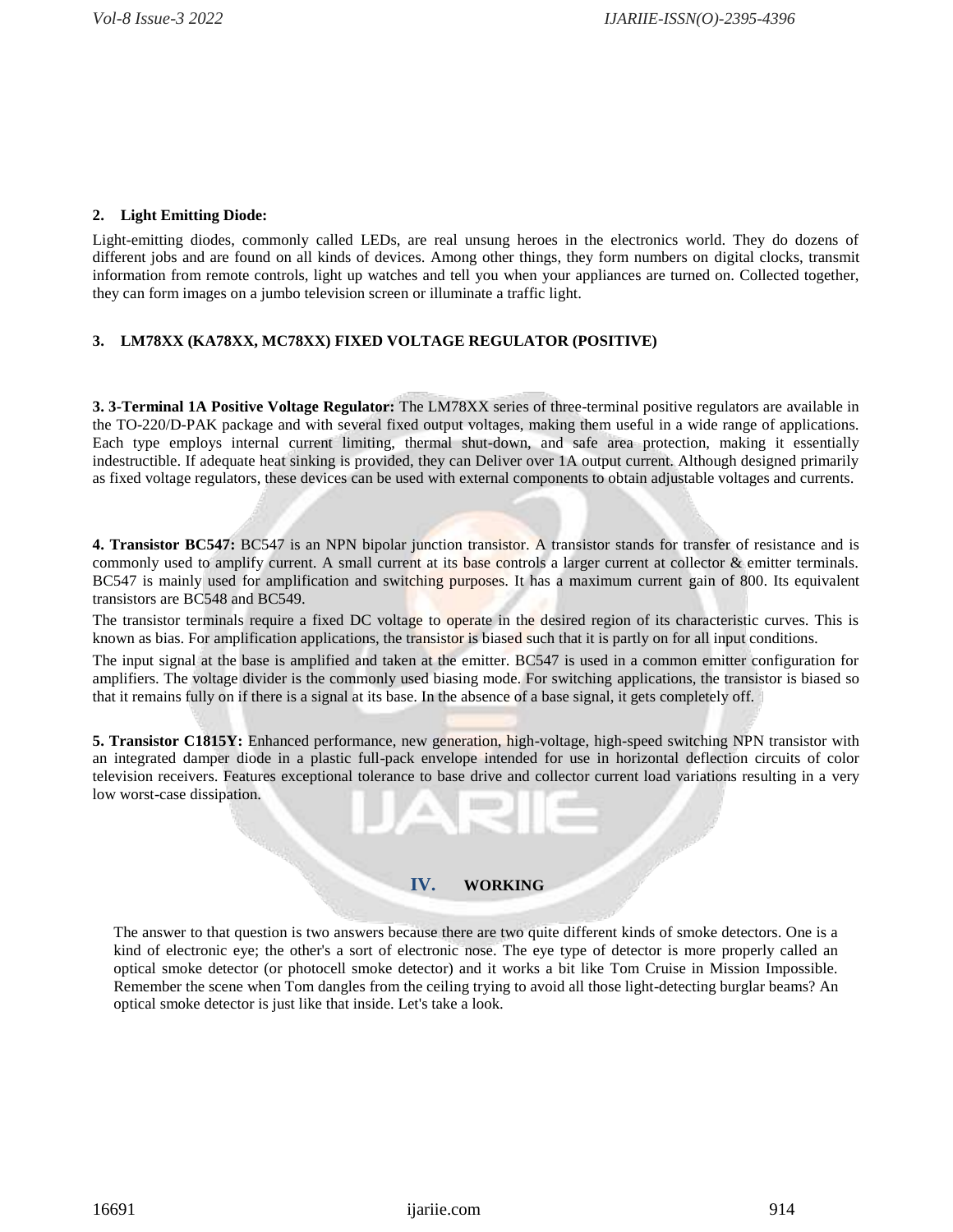

**Fig 4.1: Working of optical smoke detector**

The detector must be screwed to your ceiling because that's where smoke heads for when something starts to burn. Fire generates hot gases and because these are less dense (thinner—or weigh less per unit of volume) than ordinary air they rise upward, swirling tiny smoke particles up too.

The detector is designed with a large opening in the bottom (1), shown upper right in our top photo, that leads to the detection chamber up above.

An invisible, [infrared light b](http://www.explainthatstuff.com/electromagnetic-spectrum.html)eam, similar to the ones that Tom Cruise dodged, shoots across the chamber from a light-emitting diode or LED (2) to a [photocell \(](http://www.explainthatstuff.com/how-photoelectric-cells-work.html)3). The photocell is an electronic light detector that generates [electricity f](http://www.explainthatstuff.com/electricity.html)or as long as light falls on it. Normally, when there is no smoke about, the light beam shoots constantly between the LED and the detector. An electronic circuit (4) detects that all is well and nothing happens. The alarm (5) remains silent.

But if a fire breaks out, smoke enters the chamber (6) and interrupts the beam (7). Because no light is falling on the photocell, it does not generate an electric current anymore. The circuit spots this straight away (8), realizes something's amiss and triggers the shrill and nasty alarm (9) that wakes you up and saves your life.



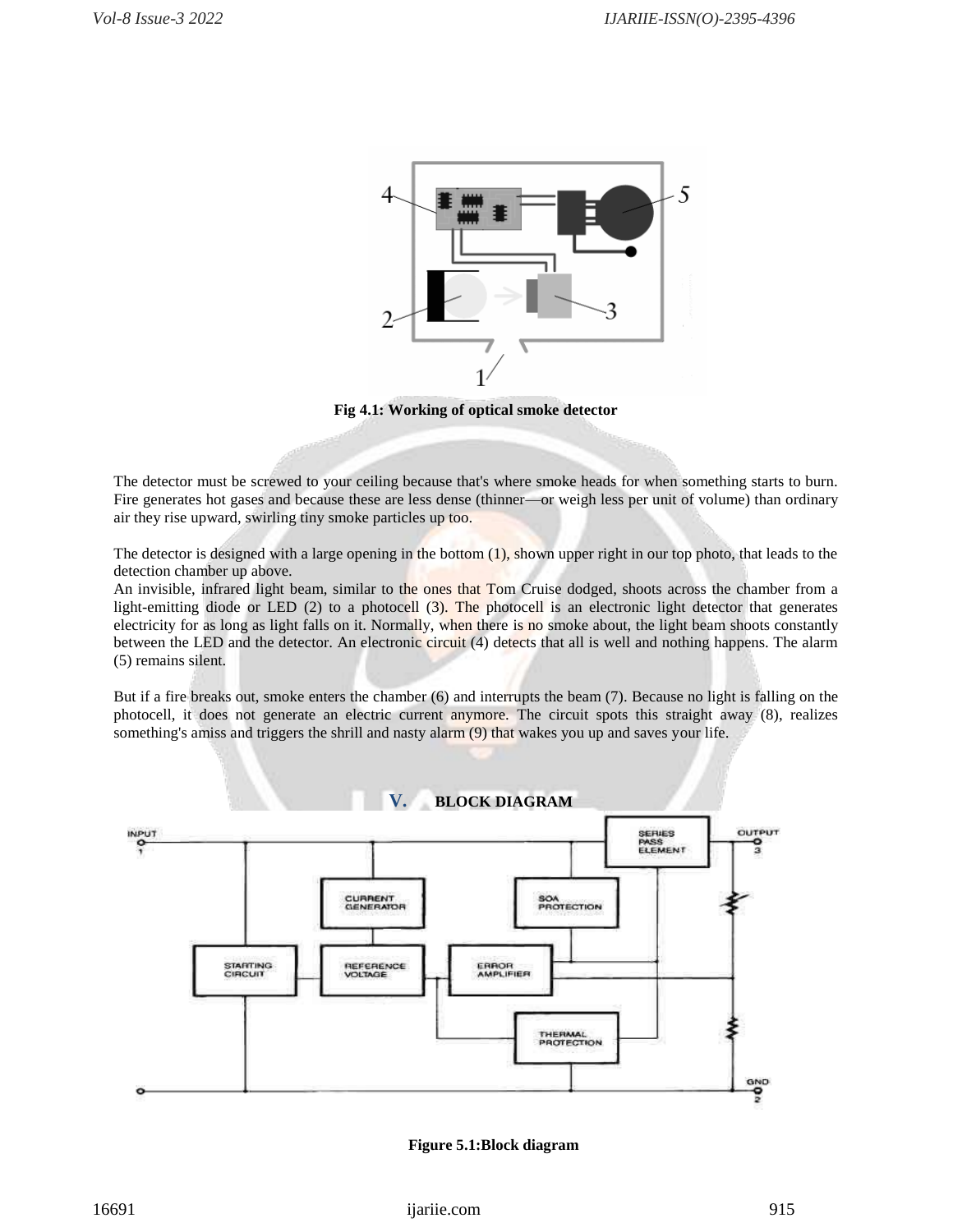# **VI. CIRCUIT DIAGRAM**



 **Figure 6.1: 9V Power supply for Circuit**

A well-regulated power supply is essential for this circuit because even slight variations in the supply voltage could alter the biasing of the transistor used in the fire sensing section and this could seriously affect the circuit's performance.

A regulated 9V/500mA power supply that can be used for powering the basic fire alarm circuit and its modified versions is shown above. Transformer T1 is a 230V primary, 12V secondary, and 500mA step-down transformer. D1 is a 1A bridge that performs the job of rectification.

Capacitor C1 filters the rectifier output and C2 is the AC by-pass capacitor. IC1 (7809) is a 9V fixed positive voltage regulator. The output of the rectifier+filter section is connected to the input of 7805 and a regulated steady 9V is obtained at its output. S1 is the ON/OFF switch. F1 is a 500mA safety fuse.



 **Figure 6.2: Fire Alarm Main Circuit**

Normally, led are high lighting  $\&$  then LDR resistance is meager. Then the transistor Q1 is off  $\&$  the collector current of Q1 flows to the base of transistor Q2 &is it on. Then collector current of Q1 flows to the emitter. Then transistor Q3 off. The collector current of Q3 passes to the base of the Q4 transistor  $\&$  it is on. The current is passing from collector to emitter. Then transistor Q5 off & Speaker no alarm.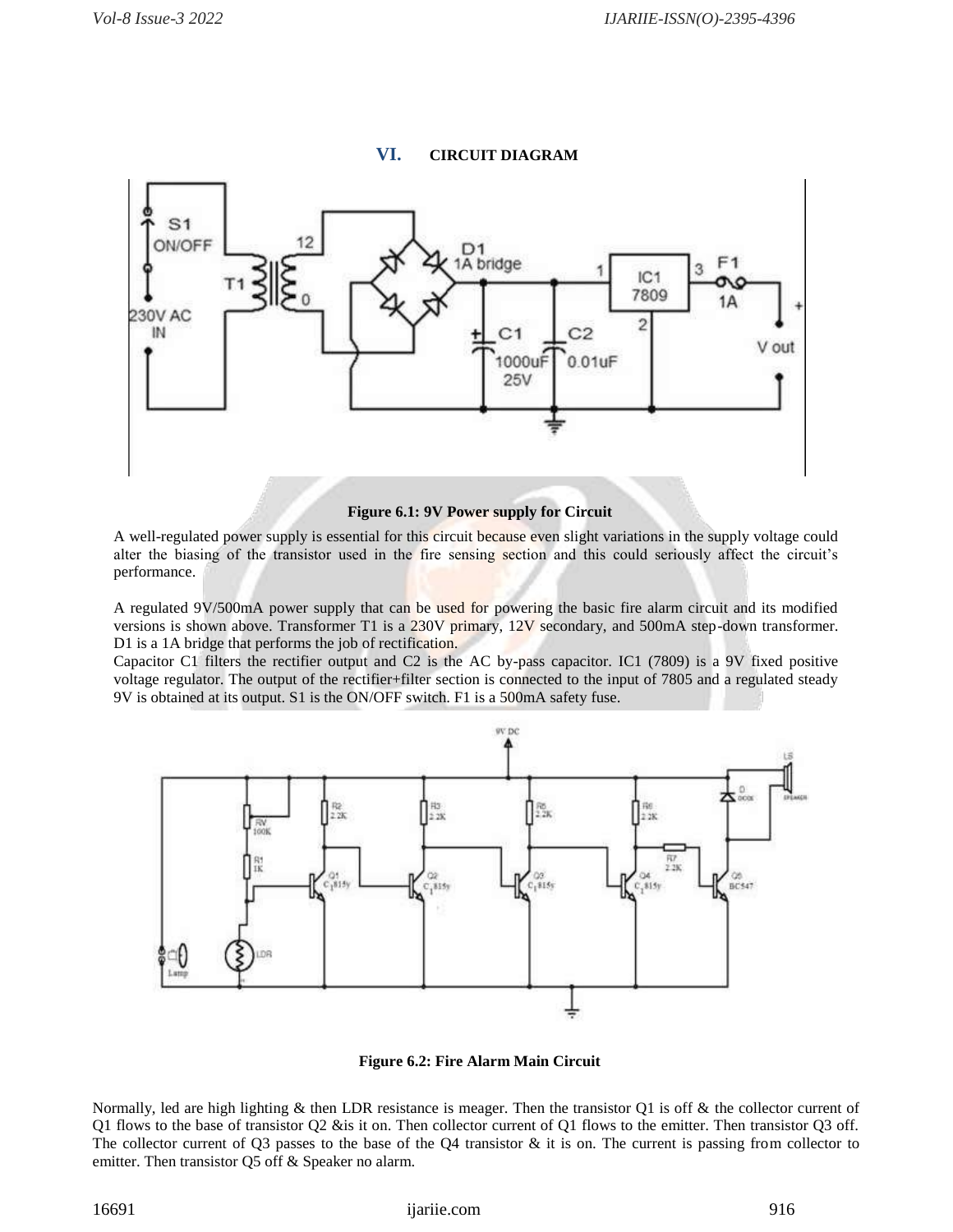But when fire breakout LDR resistance increased & transistor Q1 on, current are flowing collector to emitter. Then transistor Q2 off. The collector current of Q2 flows to the base of the Q3 transistor. This current on transistor Q3 & current flowing collector to emitter. Then transistor Q4 off. The collector current of Q4 flows to the base of transistor Q5  $\&$  it on. Then current flowing collector to emitter & speaker alarming.

#### **VII. APPLICATION**

- 96 Outputs Plasma Display Driver 90V Absolute Maximum Rating Reduced EMI (Electro-Magnetic Interference) 3.3V / 5V Compatible Logic -40 / 30 mA
- Source / Sink Output Mos 6 Bit Data Bus (40 MHz) BCD Process Packaging Adapted to Customer Request (DICE, COB, COF, TAB).

#### **VIII. RESULT**

The present paper offers a response for maintaining a strategic distance from such disasters by checking the structure yet likewise talking about the proportional with IoT framework to kill the fire delivering operators and the chief control if there ought to emerge from an event of a spillage. Additionally, it establishes a caution similarly as establishes a connection with the authorities. Further progress can be by abstaining from concealing sensors which will have the choice to identify the territory reliant on concealing coding. At the point when the temperature and gas are distinguished, the IoTbased alarm produces the alarm sound and it tends to be checked by utilizing an IoT server and a few sensor esteems are recognized it will be introduced on the web through the web of things.

## **IX. CONCLUSION**

The developed prototype in this work is made for a user to control the fire alarm system remotely. This helps the user if he/she is not in the building or even unaware of an emergency condition. The use of this prototype will avoid unpredictable situations or any critical situations from occurring in the residential areas without the awareness of the resident. The home alert system is observed to be functional by triggering the fire extinguisher. The use of a coupled sensor of temperature sensor and the smoke detector was found to be more appropriate than the use of only one of them. Though the prototype was able to extinguish the fire the portability can be significantly improved by efficient assimilation of the different modules. This system should also take care that each module of it can be easily replaced by a better sensor and equipment with updated technology.

#### **X. REFERENCES**

[1] W. H. Dong, L. Wang, G. Z. Yu, and Z. Bin Mei, "Design of Wireless Automatic Fire Alarm System," Procedia Eng., vol. 135, pp. 413–417, 2016.

[2] A. Imteaj, T. Rahman, M. K. Hossain, M. S. Alam, and S. A. Rahat, "An IoT-based Fire Alarming and Authentication System for Workhouse using Raspberry Pi 3," ECCE 2017 - Int. Conf. Electr. Comput. Commun. Eng., no. February 2010, pp. 899–904, 2017.

[3] A. Mahgoub, N. Tarrant, R. Elsherif, A. Al-Ali, and L. Ismail, "IoT-Based Fire Alarm System," in 2019 Third World Conference on Smart Trends in Systems Security and Sustainability (WorldS4), 2019, pp. 162–166.

[4] N. N. Mahzan, N. I. M. Enzai, N. M. Zin, and K. S. S. K. M. Noh, "Design of an Arduino-based home fire alarm system with GSM module," J. Phys. Conf. Ser., vol. 1019, no. 1, 2018.

16691 ijariie.com 917